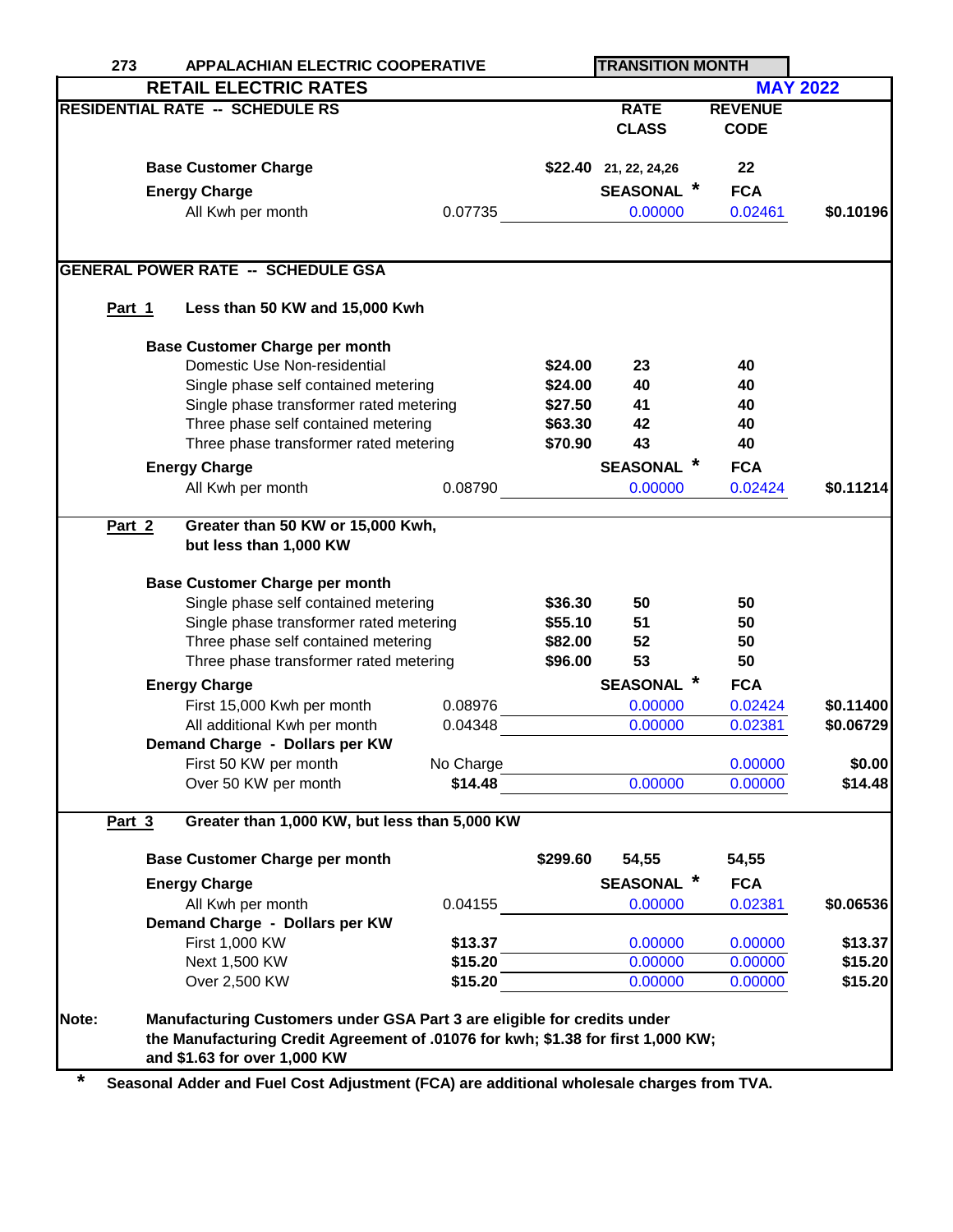| 273                                                             | <b>APPALACHIAN ELECTRIC COOPERATIVE</b>                         |                  |              |                  | <b>TRANSITION MONTH</b> |                 |                 |  |  |
|-----------------------------------------------------------------|-----------------------------------------------------------------|------------------|--------------|------------------|-------------------------|-----------------|-----------------|--|--|
|                                                                 | <b>RETAIL ELECTRIC RATES</b>                                    |                  |              |                  |                         |                 | <b>MAY 2022</b> |  |  |
|                                                                 |                                                                 |                  |              |                  |                         |                 |                 |  |  |
| <b>SCHEDULE LS</b>                                              |                                                                 |                  |              |                  |                         |                 |                 |  |  |
| Part 1                                                          | <b>Street - Traffic - Athletic Field Lighting</b>               |                  |              |                  | 72-73-74                | 72-73-74        |                 |  |  |
|                                                                 | <b>Base Customer Charge per month</b>                           |                  |              | \$23.00          |                         |                 |                 |  |  |
|                                                                 |                                                                 |                  |              |                  |                         |                 |                 |  |  |
|                                                                 | <b>Energy Charge</b>                                            |                  |              |                  | <b>SEASONAL</b>         | <b>FCA</b>      |                 |  |  |
|                                                                 | All Kwh per month                                               |                  | 0.04740      |                  | 0.00000                 | 0.02461         | \$0.07201       |  |  |
|                                                                 | <b>Facility Charge</b>                                          |                  |              |                  |                         |                 |                 |  |  |
|                                                                 | The annual facility charge shall be 16 percent of the installed |                  |              |                  |                         |                 |                 |  |  |
|                                                                 | cost and shall be billed at one-twelfth part each month.        |                  |              |                  |                         |                 |                 |  |  |
| Part 2                                                          | <b>Outdoor Lighting for Individual Customers</b>                |                  |              |                  | 77-78                   | 77-78           |                 |  |  |
| $R -$                                                           | <b>RESIDENTIAL</b>                                              |                  |              |                  |                         |                 |                 |  |  |
| $C -$                                                           | <b>COMMERCIAL</b>                                               |                  |              |                  |                         |                 |                 |  |  |
| $SL -$                                                          | STREET LIGHT                                                    |                  |              | <b>Lamp Size</b> | Rated                   | <b>Facility</b> | <b>Monthly</b>  |  |  |
| <b>Available Services</b>                                       |                                                                 | Code             | <b>Watts</b> | <b>Lumens</b>    | kWh                     | Charge          | Rate            |  |  |
|                                                                 | Not Available Mercury Vapor                                     | VL01             | 175          | 7,650            | 70                      | 3.42            | \$8.46          |  |  |
| Not Available                                                   |                                                                 | <b>VL02</b>      | 400          | 19,100           | 155                     | 5.12            | \$16.28         |  |  |
| Not Available                                                   |                                                                 | VL03             | 1000         | 47,500           | 378                     | 9.88            | \$37.10         |  |  |
| $R - C - SL$                                                    | <b>High Pressure Sodium</b>                                     | VL <sub>04</sub> | 100          | 8,550            | 42                      | 4.69            | \$7.71          |  |  |
| $R - C - SL$                                                    |                                                                 | <b>VL05</b>      | 250          | 23,000           | 105                     | 5.84            | \$13.40         |  |  |
| $C - SL$                                                        |                                                                 | <b>VL06</b>      | 400          | 45,000           | 165                     | 7.32            | \$19.20         |  |  |
|                                                                 | Not Available Mercury Vapor                                     | VL07             | 175          | 7,650            | 70                      | 3.43            | \$8.47          |  |  |
| Not Available - Floods                                          |                                                                 | VLO8             | 400          | 19,100           | 155                     | 5.12            | \$16.28         |  |  |
| Not Available                                                   |                                                                 | VLO9             | 1,000        | 47,500           | 378                     | 9.88            | \$37.10         |  |  |
| $C - SL$                                                        | <b>High Pressure</b>                                            | <b>VL10</b>      | 250          | 23,000           | 105                     | 7.74            | \$15.30         |  |  |
| $C - SL$                                                        | Sodium-Floods                                                   | <b>VL11</b>      | 400          | 45,000           | 165                     | 7.32            | \$19.20         |  |  |
| $C - SL$                                                        | <b>Metal Halide - Floods</b>                                    | <b>VL12</b>      | 1,000        | 110,000          | 380                     | 11.43           | \$38.79         |  |  |
| $C - SL$                                                        |                                                                 | <b>VL13</b>      | 400          | 32,000           | 155                     | 10.93           | \$22.09         |  |  |
| $R - C - SL$                                                    | <b>Decorative Luminaire</b>                                     | <b>VL15</b>      | 175          | 7,650            | 70                      | 10.18           | \$15.22         |  |  |
| <b>SL</b>                                                       | Does not include ATC Charges<br><b>HPS Mongoose</b>             | <b>VL16</b>      | 400          | 45,000           | 165                     | 13.95           | \$25.83         |  |  |
| $R - C - SL$                                                    | <b>HPS Decorative Luminaire</b>                                 | <b>VL17</b>      | 100          | 8,500            | 42                      | 10.18           | \$13.20         |  |  |
| IR.                                                             | <b>LED - Open Bottom</b>                                        | <b>VL20</b>      | 60           | 5,200            | 24                      | 6.51            | \$8.24          |  |  |
| $R - C - SL$                                                    | <b>LED-Decorative Utility Post</b>                              | <b>VL30</b>      | 70           | 3,974            | 28                      | 14.03           | \$16.05         |  |  |
| $R - C - SL$                                                    | LEDMR-4050-MV (Bulb Only)                                       | <b>VL31</b>      | 50           | 6,250            | 20                      | 12.95           | \$14.39         |  |  |
| $R - C - SL$                                                    | <b>LED-Decorative Washington</b>                                | <b>VL32</b>      | 81           | 5,698            | 32                      | 19.99           | \$22.29         |  |  |
|                                                                 |                                                                 |                  |              |                  |                         |                 |                 |  |  |
|                                                                 | $R^1$ - C - SL LED-FId 120W (250W Eq)                           | <b>VL40</b>      | 119          | 14,579           | 48                      | 9.07            | \$12.53         |  |  |
| $C - SL$                                                        | LED-Fld 200W (400W Eq)                                          | <b>VL41</b>      | 199          | 23,067           | 80                      | 9.54            | \$15.30         |  |  |
| $C - SL$                                                        | LED-Fld 350W (1000W Eq)                                         | <b>VL42</b>      | 349          | 29,037           | 140                     | 12.05           | \$22.13         |  |  |
| $R - C - SL$                                                    | LED-Rdwy 70W (175W Eq)                                          | <b>VL50</b>      | 72           | 7,829            | 29                      | 7.27            | \$9.36          |  |  |
| $C - SL$                                                        | <b>LED-Rdwy 140W (250W Eq)</b>                                  | <b>VL51</b>      | 138          | 15,520           | 55                      | 8.71            | \$12.67         |  |  |
| $C - SL$                                                        | LED-Rdwy 210W (400W Eq)                                         | <b>VL52</b>      | 208          | 23,250           | 83                      | 7.94            | \$13.92         |  |  |
| $C - SL$                                                        | LED-Rdwy 270W (1000W Eq)                                        | <b>VL53</b>      | 274          | 30,491           | 110                     | 9.39            | \$17.31         |  |  |
| $C - SL$                                                        | <b>LED-Interstate 210W Med</b>                                  | VL60             | 206          | 20,381           | 82                      | 10.91           | \$16.81         |  |  |
| $C - SL$                                                        | <b>LED-Interstate 210W Wide</b>                                 | <b>VL61</b>      | 206          | 20,316           | 82                      | 10.91           | \$16.81         |  |  |
| $C - SL$                                                        | <b>LED-Interstate 250W Med</b>                                  | <b>VL62</b>      | 245          | 24,299           | 98                      | 11.44           | \$18.50         |  |  |
| $C - SL$                                                        | <b>LED-Interstate 250W Wide</b>                                 | VL63             | 245          | 24,140           | 98                      | 11.44           | \$18.50         |  |  |
| $\ast$<br><b>SEASONAL</b><br><b>FCA</b><br><b>Energy Charge</b> |                                                                 |                  |              |                  |                         |                 |                 |  |  |
|                                                                 | All Kwh per month                                               |                  | 0.04740      |                  | 0.00000                 | 0.02461         | \$0.07201       |  |  |

**\* Seasonal Adder and Fuel Cost Adjustment (FCA) are additional wholesale charges from TVA.**